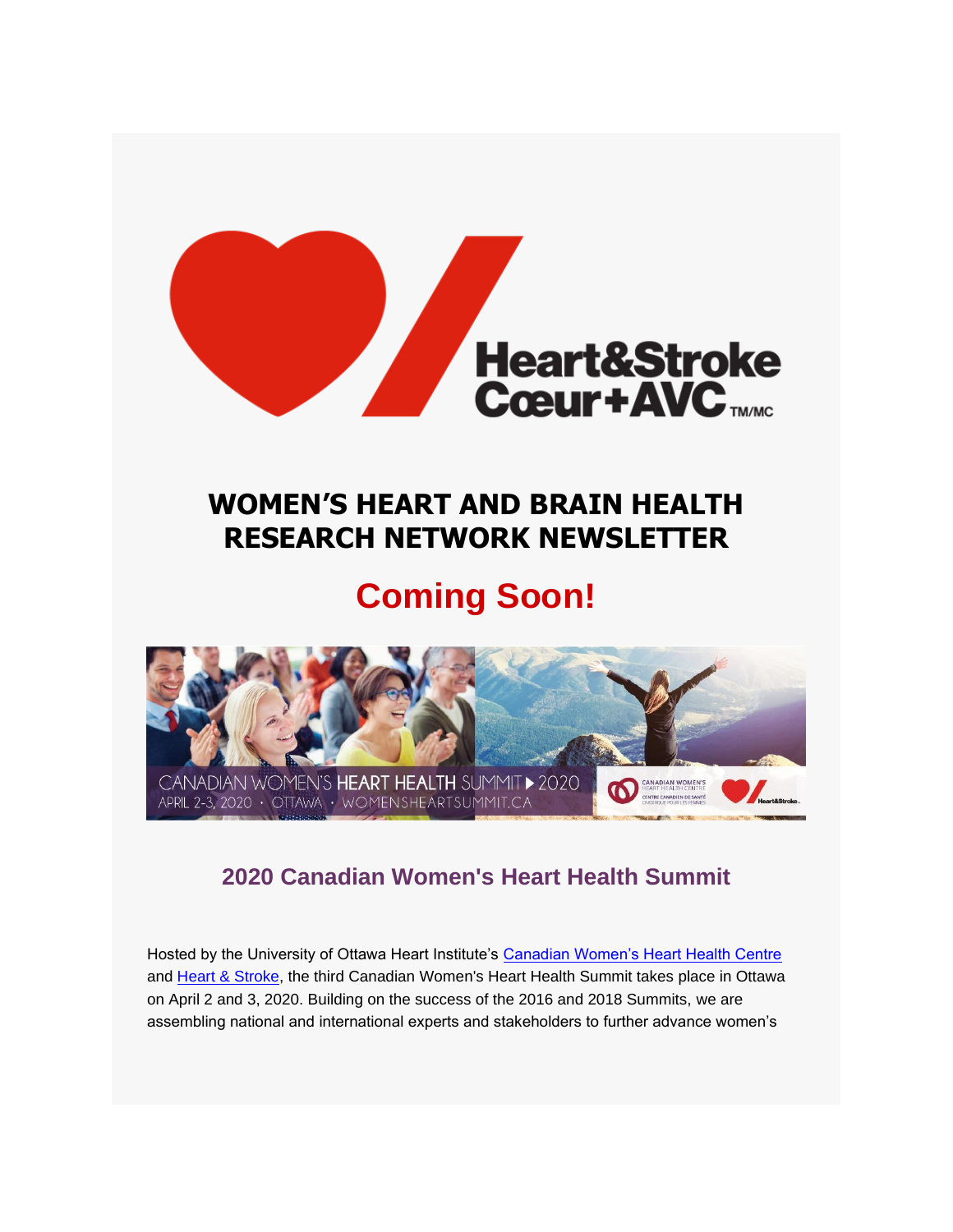heart, brain and vascular health. Together, we will transform and enhance Canadian women's lives through research, awareness, policy development and care.

Registration and Call for Abstracts are now open! Accepted abstracts to be published in the April 2020 issue of the [Canadian Journal of Cardiology.](https://hsf.us18.list-manage.com/track/click?u=b3ce0e8fb303cb40c66dc1a29&id=17ddbf1a25&e=a106005906) Deadline to submit is January 6, 2020.

Visit [womensheartsummit.ca](https://hsf.us18.list-manage.com/track/click?u=b3ce0e8fb303cb40c66dc1a29&id=2d73ee99db&e=a106005906) for more details.

**[Register here!](https://hsf.us18.list-manage.com/track/click?u=b3ce0e8fb303cb40c66dc1a29&id=ecefb01711&e=a106005906)**

# **What's New?**

**Dal Med NB receives \$1.1 million in funding for research dedicated to understanding heart disease in women**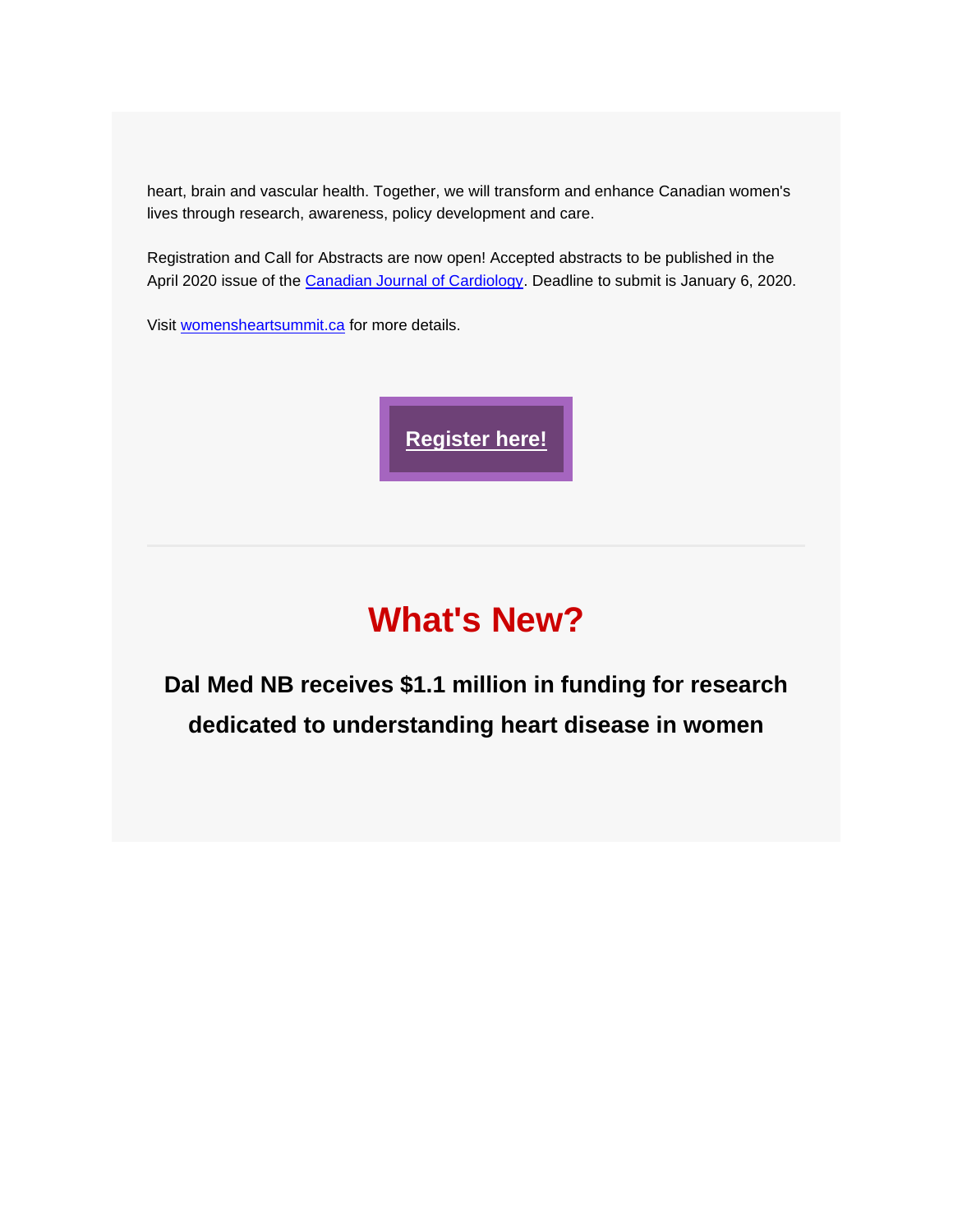

*Dr. Keith Brunt (Associate Professor, Department of Pharmacology) is one of the principal investigators leading two ground-breaking studies on heart disease in women. (Photo: Noel Chenier)*

The research partnership between Dr. Keith Brunt (Dalhousie University) and Dr. Jeremy Simpson (University of Guelph) began when they met in graduate school and is still going strong nearly twelve years later along with a team that now includes cardiologists and cardiac surgeons at the New Brunswick Heart Centre and collaborators both national and international. Together, they recently secured \$1.1 million in funding for two team projects focused on benefiting women with heart disease. [READ MORE](https://hsf.us18.list-manage.com/track/click?u=b3ce0e8fb303cb40c66dc1a29&id=0281cae019&e=a106005906)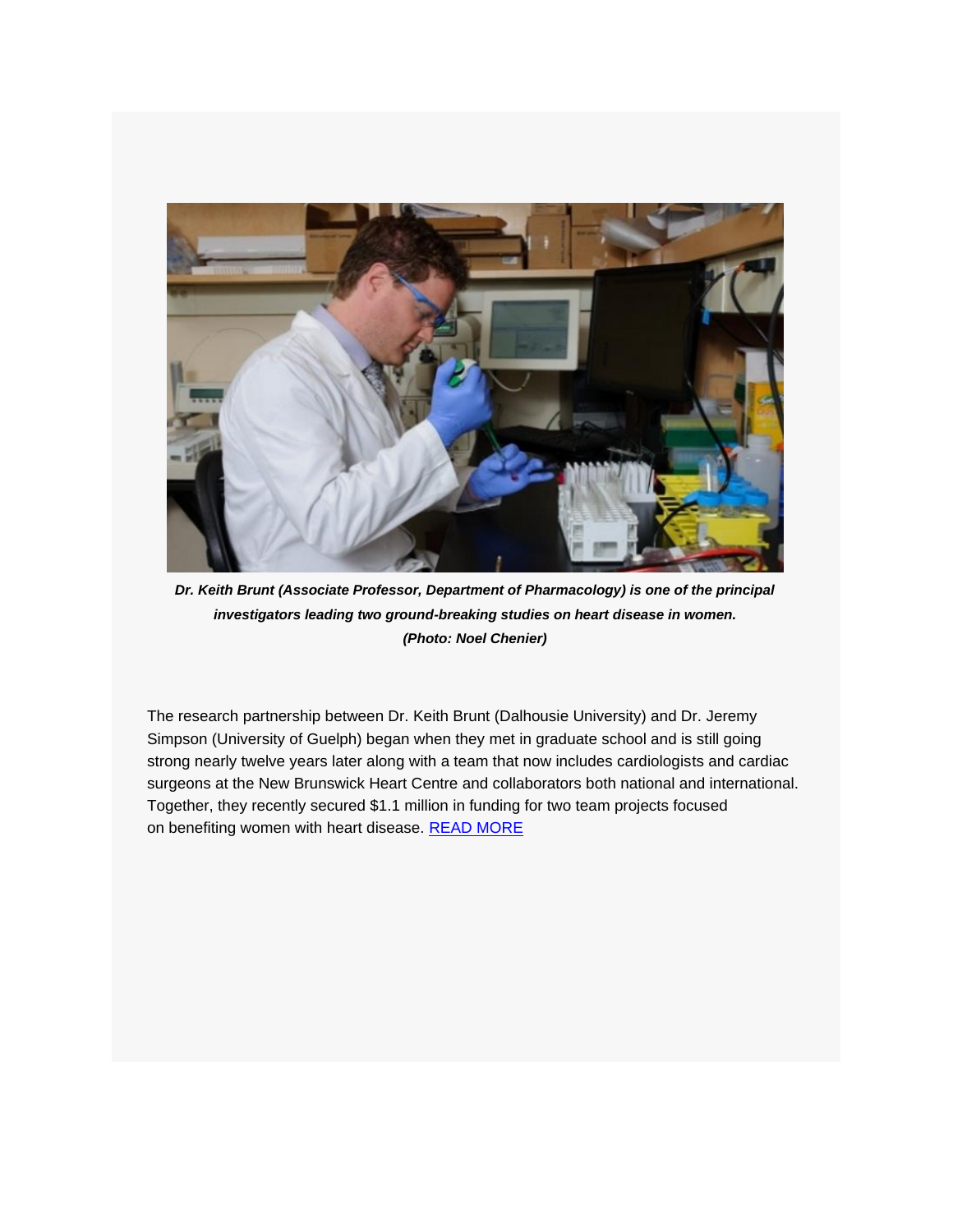## **Voice of Experience**



**Painted by Judy Hilton**

### **Judy Hilton, Sharing Her Story**

Judy Hilton had a stroke in February 2007, a hemorrhagic stroke or spontaneous bleed in the left side of her brain. As a result she is right side affected. Right arm, right leg and she has aphasia. Twelve years post stroke she still has deficits but they have become "normal", the new normal! They are a part of her and she has adjusted to and worked through her deficits by steady hard work and perseverance. That doesn't mean she has accepted all the deficits and given up. She continues to work hard every day on recovery. Judy is one of the hardest working most determined people you could meet.

One of the things that Judy and Glenn, her husband, found through Judy's treatment and rehab was that nobody told the story of recovery from the patient, survivor, victim's viewpoint or the view of the caregiver/supporter. So they suggested the possibility and have been sharing their experience with new stroke survivors and their caregivers for more than 10 years at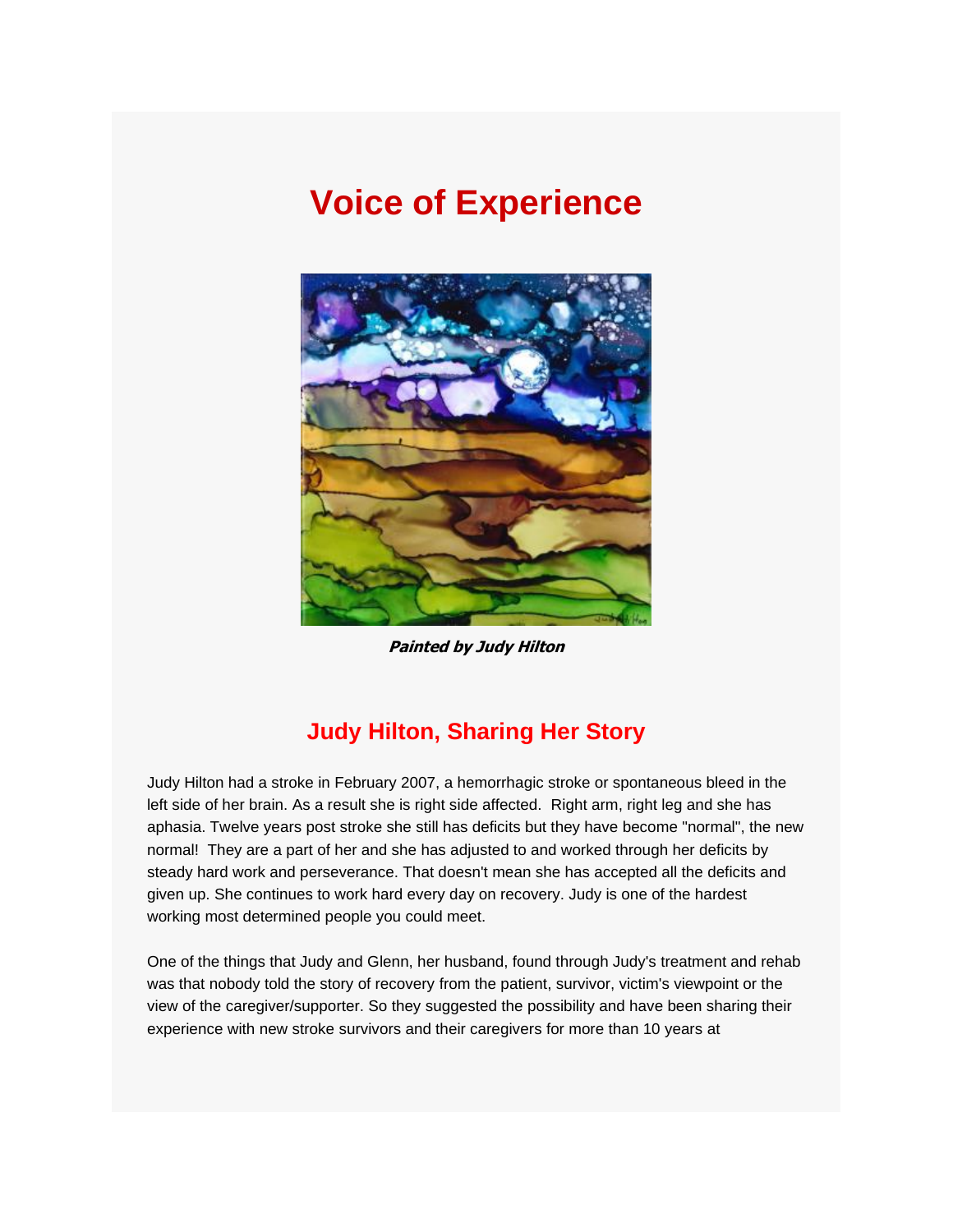Saskatoon's City Hospital Rehabilitation Department.

In addition to sharing with survivors and caregivers, they have begun to share their story and experience with new medical and physiotherapy students at the University of Saskatchewan to ensure that students have first hand experience with patients with real issues that they can see and feel and talk to, and practical experience to put their theory to use. The benefit to the student is to see, to empathize with, and to experience the struggle and pain and determination of the stroke survivor. The benefit for Judy is to put herself out there to improve the educational experience for fresh-faced, motivated people embarking on careers to make a difference so they can identify with people who have real needs and real deficits to overcome in their lives. Giving students hands on face-to-face experience to touch the lives of these future clinicians/professionals is an awesome opportunity. The experience is also life-giving and encouraging to Judy, who gets to show how her hard work and courage have paid off.

Judy also gets to share with these young folks her newly acquired skills as an artist, a painter who has taken up a new activity since her stroke and has found a new outlet for her creativity. And that's the bonus for Judy. Everybody gets something when she shares some of herself. So whether she is with 8 medical students over the course of a Friday afternoon who are probing her history, her deficits, her aids and assists, her experiences, or she is spending an afternoon with 32 physiotherapy students, giving them real patient, client experience, Judy is a 71 year old Grannie who welcomes the exchange and sees great value in sharing her story.

### **Have Something to Share with the Network?**

*If you have a new publication, initiative, or opportunity to share with the Women's Heart and Brain Health Research Network, we would be more than happy to feature it in our upcoming eblasts.*

#### **To share your feature:**

**[SEND US AN EMAIL](mailto:ON_Women-Femmes@heartandstroke.ca)**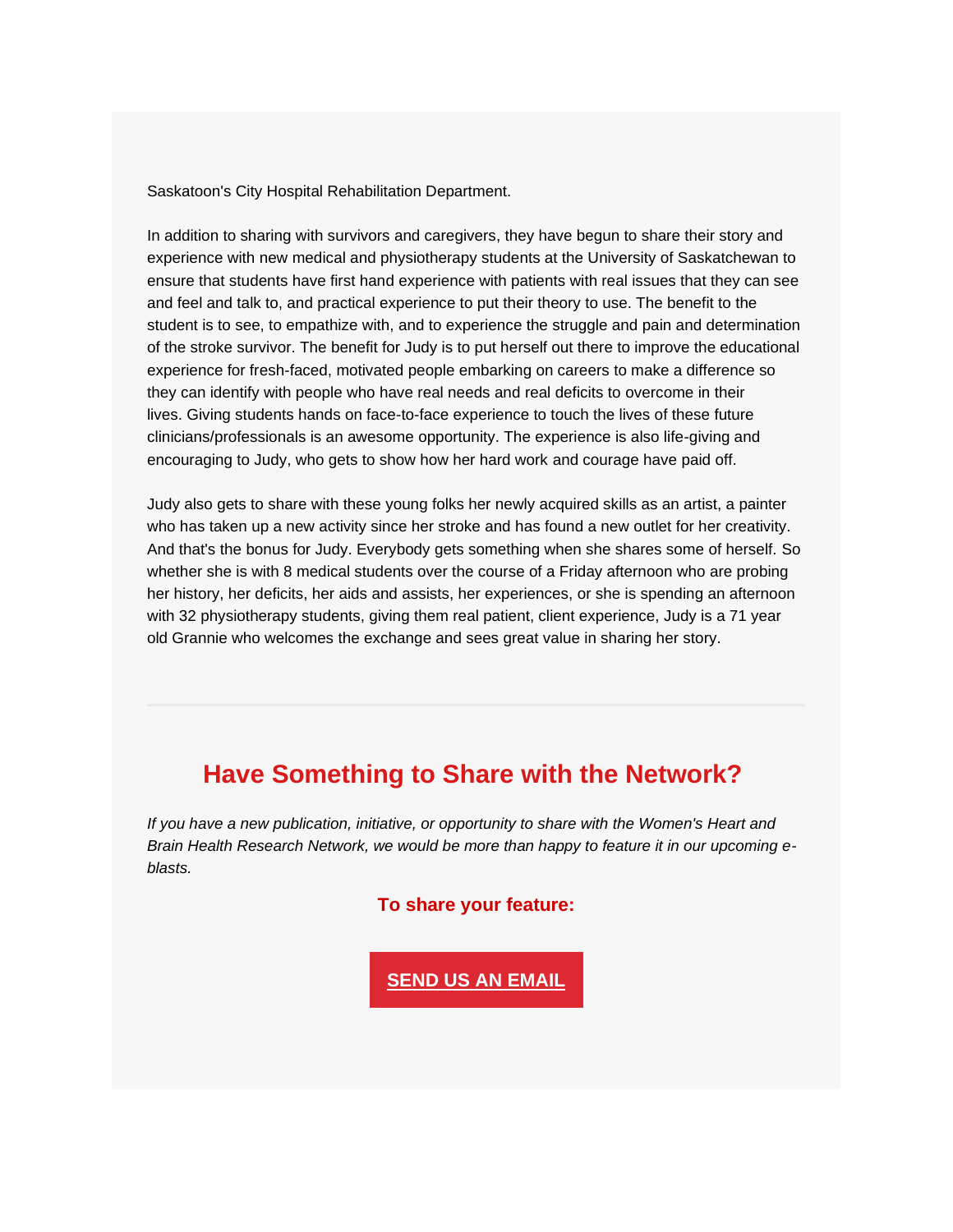

## **INFOLETTRE DU RÉSEAU DE RECHERCHE SUR LA SANTÉ CARDIAQUE ET CÉRÉBRALE DES FEMMES**

# **À venir!**



### **Sommet canadien sur la santé cardiaque des femmes 2020**

Organisé par le [Centre canadien de santé cardiaque pour les femmes](https://hsf.us18.list-manage.com/track/click?u=b3ce0e8fb303cb40c66dc1a29&id=5a006a8337&e=a106005906) de l'Institut de cardiologie de l'Université d'Ottawa et la Fondation des maladies du cœur et de l'AVC du [Canada,](https://hsf.us18.list-manage.com/track/click?u=b3ce0e8fb303cb40c66dc1a29&id=7f5b09466d&e=a106005906) le troisième Sommet canadien sur la santé cardiaque des femmes se déroulera les 2 et 3 avril 2020 à Ottawa. Fort du succès des sommets de 2016 et 2018, cet événement rassemblera des experts et des intervenants du Canada et des quatre coins du monde pour faire avancer de plus belle la cause de la santé cardiaque, cérébrale et vasculaire des femmes. Ensemble, nous transformerons et améliorerons la vie des Canadiennes grâce à la recherche, la sensibilisation, l'élaboration de politiques et l'offre de soins.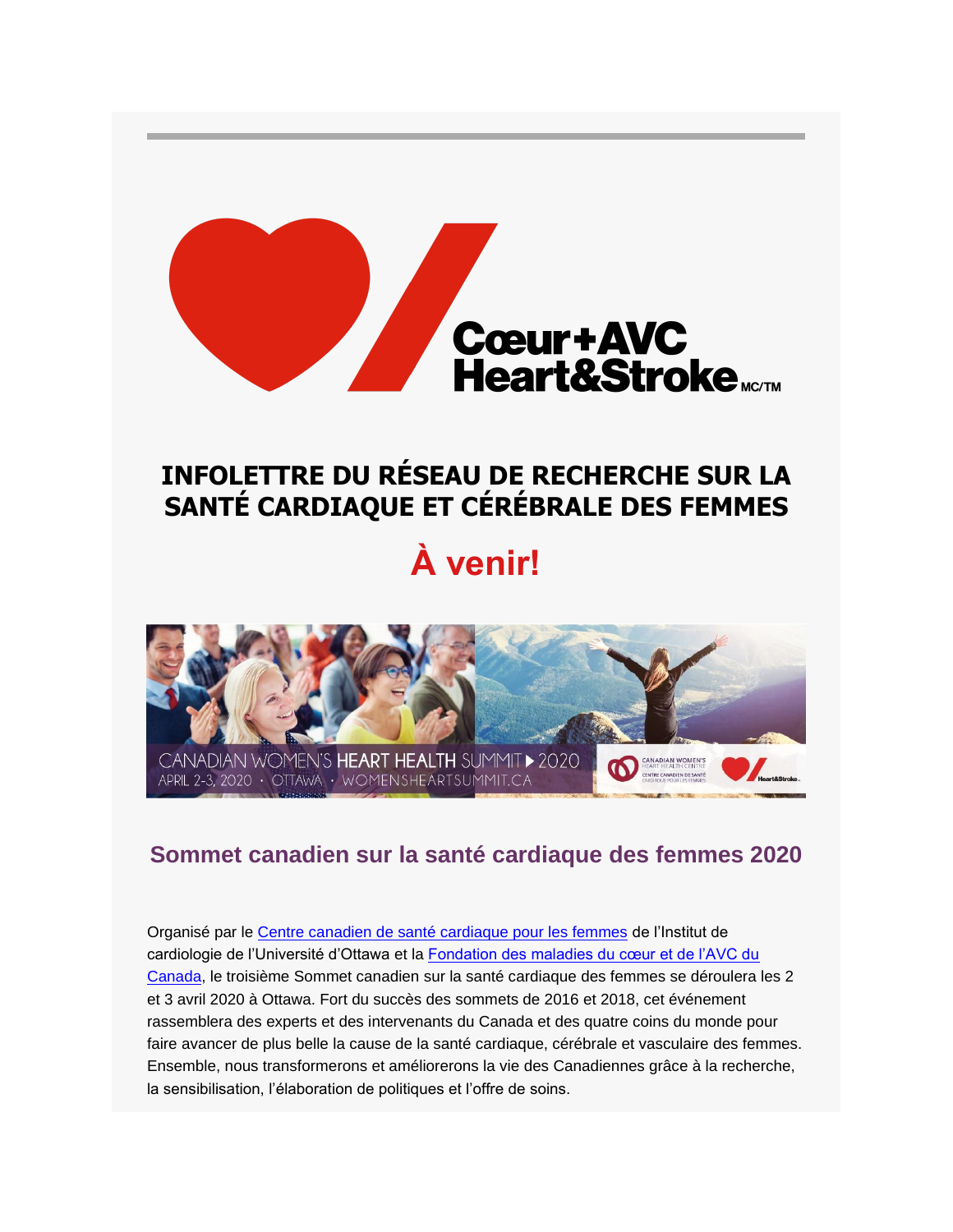Inscrivez-vous ou soumettez un résumé analytique dès maintenant! Les résumés choisis paraîtront en avril 2020 dans le [Journal canadien de cardiologie.](https://hsf.us18.list-manage.com/track/click?u=b3ce0e8fb303cb40c66dc1a29&id=4acb871d2c&e=a106005906) Vous avez jusqu'au 6 janvier 2020 pour soumettre un résumé.

Rendez-vous au [fr.womensheartsummit.ca](https://hsf.us18.list-manage.com/track/click?u=b3ce0e8fb303cb40c66dc1a29&id=7a6be589c1&e=a106005906) pour plus d'information.



## **Quoi de neuf?**

**Un membre de la Faculté de médecine de l'Université Dalhousie reçoit 1,1 M\$ pour financer des travaux sur les maladies du cœur chez les femmes**

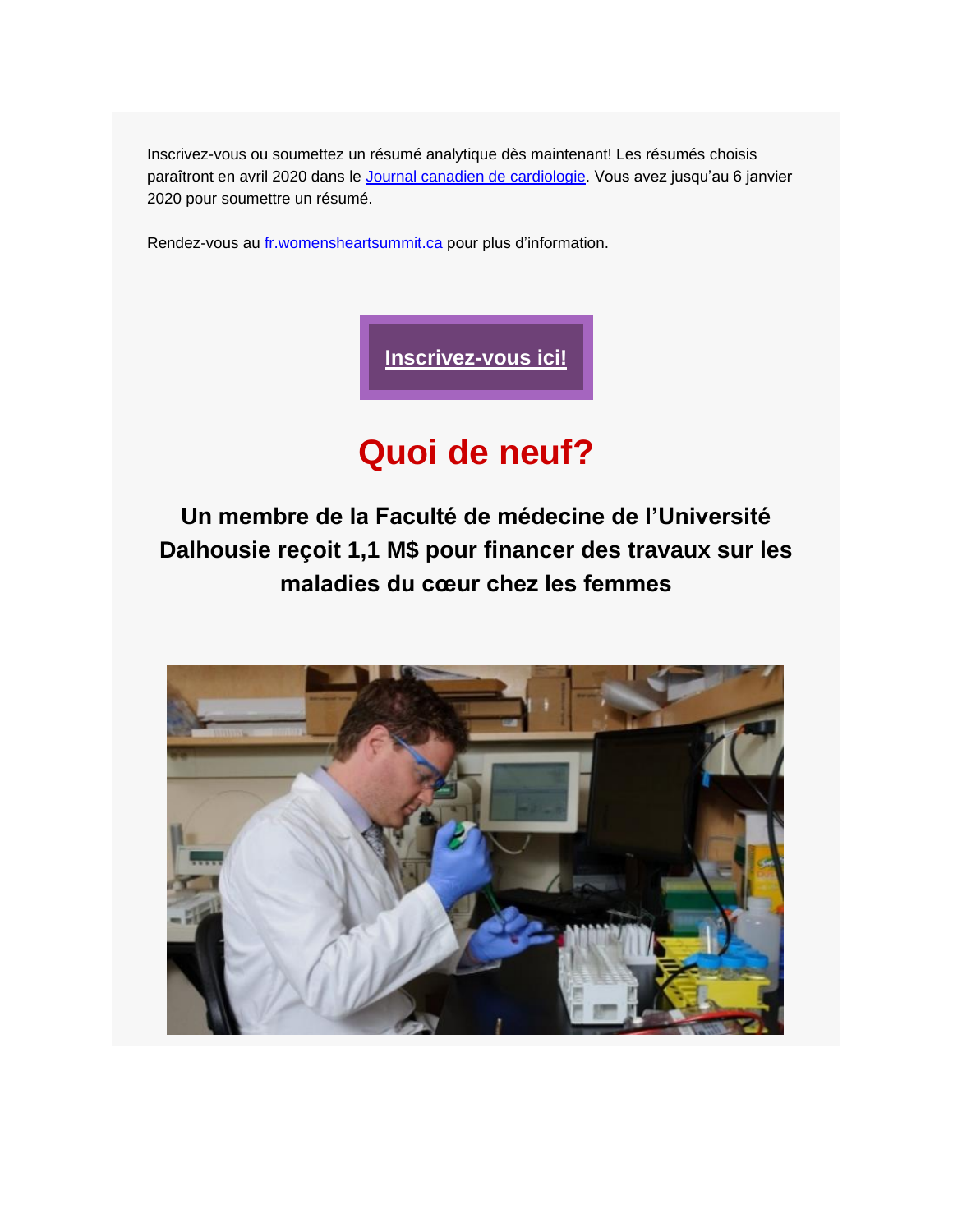*Le Pr Keith Brunt (professeur agrégé, département de pharmacologie) est l'un des chercheurs principaux de deux études révolutionnaires sur les maladies du cœur chez les femmes. (Photo : Noel Chenier)*

Les Prs Keith Brunt (Université Dalhousie) et Jeremy Simpson (Université de Guelph) se sont rencontrés pendant leurs études supérieures et travaillent ensemble depuis. Après 12 ans de collaboration, ils dirigent maintenant une équipe de recherche solide, laquelle comprend des cardiologues et des chirurgiens cardiaques du Centre cardiaque du Nouveau-Brunswick, ainsi que des collaborateurs nationaux et internationaux. Les chercheurs ont récemment obtenu un financement de 1,1 million de dollars pour deux de leurs projets de recherche pour améliorer la santé des femmes atteintes de maladies du cœur. [EN SAVOIR PLUS \(EN ANGLAIS\)](https://hsf.us18.list-manage.com/track/click?u=b3ce0e8fb303cb40c66dc1a29&id=d6b8dc4924&e=a106005906)

## **Voix de l'expérience**



**Peint par Judy Hilton**

## **Judy Hilton : les bienfaits de raconter son histoire**

Judy Hilton a subi un AVC hémorragique en février 2007. Ce saignement spontané dans le côté gauche de son cerveau a affecté sa jambe et son bras droits, et a entraîné une aphasie. Douze ans plus tard, Judy a encore des séquelles, des déficits qui sont devenus « normaux » : ils font partie d'elle. Judy s'est adaptée à sa nouvelle réalité grâce à son travail acharné et à sa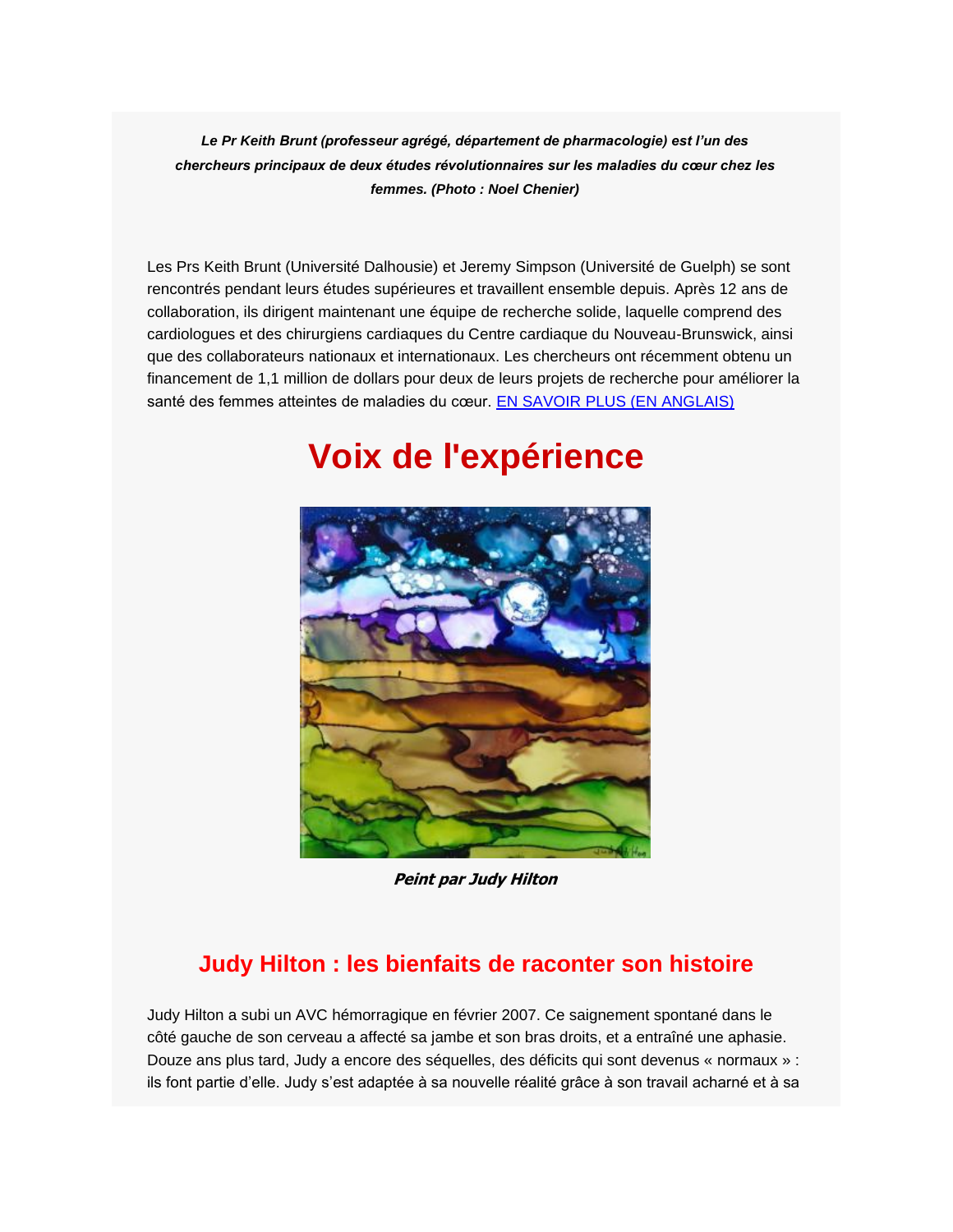persévérance. Cela ne veut pas dire qu'elle l'a acceptée et qu'elle a abandonné la lutte. Elle continue de travailler fort tous les jours pour se rétablir. Elle est l'une des personnes les plus travaillantes et déterminées que vous pourriez rencontrer.

Pendant le traitement et la réadaptation de Judy, elle et son mari, Glenn, ont constaté que personne ne racontait la réadaptation du point de vue du survivant ou de l'aidant. Ils ont fait part de cette observation, et depuis maintenant plus de dix ans, c'est de leur expérience dont ils font part, à des survivants d'un AVC récent et aux aidants au service de réadaptation du City Hospital de Saskatoon.

Judy et Glen ont aussi commencé à raconter leur histoire à de nouveaux étudiants en médecine et en physiothérapie de l'Université de la Saskatchewan. Ils offrent à ces derniers une expérience concrète et l'occasion de mettre leurs notions théoriques en pratique au contact de patients réels qui font face à des problèmes réels. Ainsi, les étudiants peuvent constater et comprendre la lutte, la douleur et la détermination des survivants d'un AVC. Pour Judy, c'est une occasion d'améliorer l'expérience éducative de personnes motivées qui se lancent dans une carrière qui leur permettra de changer les choses. Judy veut leur permettre de comprendre des gens qui ont des besoins réels et des déficits à surmonter. Donner une expérience concrète et personnelle à ces futurs cliniciens et professionnels pour marquer leur vie est une occasion en or. L'expérience est tout aussi enrichissante et encourageante pour Judy, qui a l'occasion de montrer à quel point son travail acharné et son courage ont porté leurs fruits.

De plus, elle peut montrer à ces jeunes adultes ses talents en peinture, une activité qu'elle pratique pour exprimer sa créativité depuis son AVC. C'est ce qu'elle trouve gratifiant : tout le monde obtient quelque chose quand elle fait partager une part d'elle-même. Parfois, elle passe son vendredi après-midi avec près d'une dizaine d'étudiants en médecine qui, l'un après l'autre, la questionnent sur son histoire, ses déficits, ses aidants, les personnes qui l'appuient et ses expériences. D'autres fois, elle le passe avec une trentaine d'étudiants en physiothérapie pour donner à ceux-ci une expérience concrète avec un patient. La grand-mère de 71 ans, accueille à bras ouverts ces échanges : elle voit les bienfaits de raconter son histoire.

## **Vous aimeriez faire part de quelque chose au réseau?**

*Si vous avez une nouvelle publication, initiative ou occasion à transmettre au réseau de recherche sur la santé cardiaque et cérébrale des femmes, nous serions ravis de l'ajouter à l'un de nos prochains envois de publipostage électronique.*